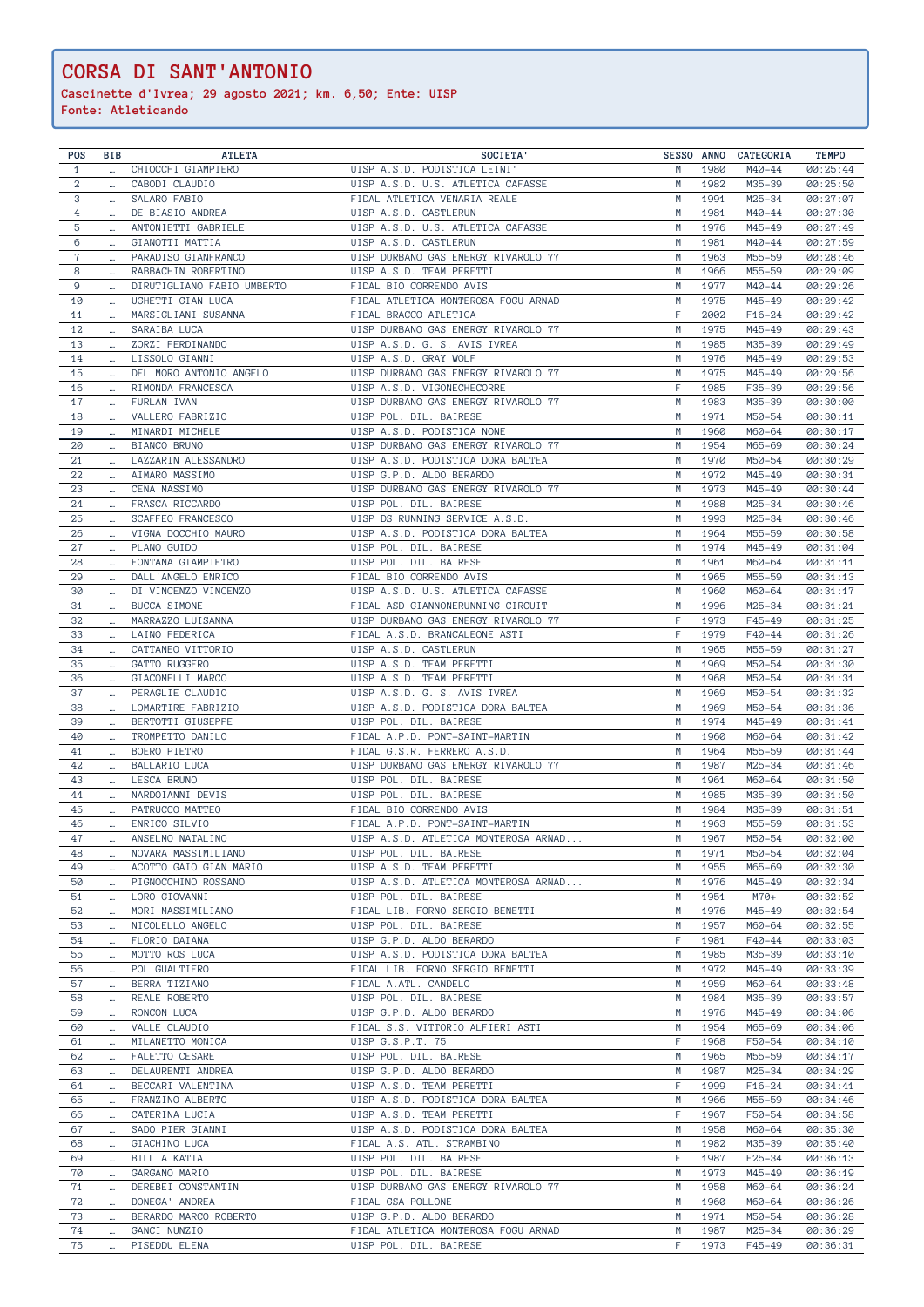… … … … … … …

| 76  |                          | CIRILLO GIOVE FRANCESCA    | FIDAL ASD GIANNONERUNNING CIRCUIT    | F | 1988 | F25-34     | 00:37:06 |
|-----|--------------------------|----------------------------|--------------------------------------|---|------|------------|----------|
| 77  |                          | PELLEREY RENZO             | UISP A.S.D. ATLETICA MONTEROSA ARNAD | M | 1966 | M55-59     | 00:37:50 |
|     |                          |                            |                                      |   |      |            |          |
| 78  | $\sim$ .                 | PEROT MARTINA              | UISP POL. DIL. BAIRESE               | F | 1967 | F50-54     | 00:38:04 |
| 79  |                          | MEDAINA LINO               | UISP POL. DIL. BAIRESE               | M | 1958 | M60-64     | 00:38:08 |
|     |                          |                            |                                      |   |      |            |          |
| 80  | $\cdots$                 | BERTOLI SERGIO             | UISP A.S.D. LIBERTAS FORNO "SERGIO B | M | 1949 | M70+       | 00:38:13 |
| 81  | $\cdots$                 | LOCANE PANTALEONE DANIELE  | FIDAL ASD GIANNONERUNNING CIRCUIT    | M | 1973 | M45-49     | 00:38:16 |
| 82  |                          | MILAZZOTTO ROSA            | FIDAL BIO CORRENDO AVIS              | F | 1970 | F50-54     | 00:38:18 |
|     | $\cdots$                 |                            |                                      |   |      |            |          |
| 83  | $\cdots$                 | MONFERRATO GIULIANO        | UISP A.S.D. EQUILIBRA RUNNING TEAM   | M | 1963 | M55-59     | 00:38:25 |
| 84  |                          | CARRARO GIANCARLO          | ATLETA CON RUNCARD                   | М | 1966 | M55-59     | 00:38:33 |
|     |                          |                            |                                      |   |      |            |          |
| 85  | $\cdots$                 | ENRICO DAVIDE              | UISP A.S.D. PODISTICA DORA BALTEA    | M | 1983 | M35-39     | 00:38:36 |
| 86  | $\cdots$                 | CRAVINI MARCO              | UISP POLISPORTIVA AMICI DEL MOMBARON | M | 1950 | M70+       | 00:38:38 |
| 87  |                          | GIANUSSO GIAN LUCA         | ATLETA CON RUNCARD                   | M | 1970 | M50-54     | 00:38:41 |
|     | $\cdots$                 |                            |                                      |   |      |            |          |
| 88  | $\sim$                   | BUSO CLAUDIO               | FIDAL BIO CORRENDO AVIS              | M | 1958 | M60-64     | 00:38:44 |
| 89  | $\cdots$                 | ALVAREZ ALAYO ELIZA MARIZA | UISP PODISTICA VIGLIANO ASD          | F | 1971 | F50-54     | 00:39:32 |
|     |                          |                            |                                      | F |      |            |          |
| 90  | $\sim$                   | PIANO SILVIA               | UISP POL. DIL. BAIRESE               |   | 1958 | F60-64     | 00:39:48 |
| 91  | $\cdots$                 | RONCON DANIELE AMELIO      | UISP G.P.D. ALDO BERARDO             | М | 2005 | $M16 - 24$ | 00:39:58 |
| 92  | $\cdots$                 | VILLABRUNA MIRIA           | FIDAL G.P. TRINESE                   | F | 1957 | F60-64     | 00:40:15 |
|     |                          |                            |                                      |   |      |            |          |
| 93  |                          | TIUS MAGGIA LORELLA        | UISP A.S.D. PODISTICA DORA BALTEA    | F | 1964 | F55-59     | 00:40:17 |
| 94  | $\cdots$                 | MOLINARI MARZIO            | FIDAL G.P. TRINESE                   | M | 1953 | M65-69     | 00:40:39 |
| 95  |                          | GIANOGLIO DAVIDE PAOLO     | UISP A.S.D. PODISTICA DORA BALTEA    | M | 1971 | M50-54     | 00:40:47 |
|     | $\cdots$                 |                            |                                      |   |      |            |          |
| 96  | $\cdots$                 | DEIRO ITALO CARLO          | UISP A.P.D. PONT SAINT MARTIN        | M | 1956 | M65-69     | 00:40:56 |
| 97  | $\cdots$                 | CLEMENTE UGO               | UISP A.S.D. PODISTICA DORA BALTEA    | M | 1944 | M70+       | 00:41:38 |
|     |                          |                            |                                      |   |      |            |          |
| 98  | $\cdots$                 | GROSSO ENZO                | UISP A.S.D. PODISTICA DORA BALTEA    | M | 1951 | M70+       | 00:41:46 |
| 99  | $\cdots$                 | FALLA CARAVINO MAURO       | FIDAL GSA POLLONE                    | M | 1939 | M70+       | 00:41:54 |
|     |                          |                            |                                      | F |      | F45-49     |          |
| 100 |                          | BOSCHETTO LORELLA          | FIDAL BIO CORRENDO AVIS              |   | 1973 |            | 00:41:54 |
| 101 | $\mathbf{m}$ .           | ROMBOLA' GIUSEPPE          | FIDAL A.S.D. PODISMO DI SERA         | М | 1959 | M60-64     | 00:42:34 |
| 102 |                          | DE LUCIA MONICA            | FIDAL ATLETICA CANAVESANA            | F | 1971 | F50-54     | 00:43:19 |
|     |                          |                            |                                      |   |      |            |          |
| 103 | $\cdots$                 | VIGNANI MARIA GRAZIA       | UISP DURBANO GAS ENERGY RIVAROLO 77  | F | 1958 | F60-64     | 00:43:30 |
| 104 |                          | VACCARI GIANNA ANNITA      | FIDAL A.S.GAGLIANICO 1974            | F | 1948 | $F65+$     | 00:43:50 |
|     |                          |                            |                                      |   |      |            |          |
| 105 | $\overline{\phantom{a}}$ | SCIENZA LUCIANO            | UISP POL. DIL. BAIRESE               | M | 1946 | M70+       | 00:44:07 |
| 106 | $\sim$ .                 | REGIS DENIS                | UISP DURBANO GAS ENERGY RIVAROLO 77  | M | 1965 | M55-59     | 00:44:46 |
| 107 |                          | DELL'ACCIO FABRIZIO        | FIDAL ATLETICA VENTUROLI             | M | 1964 | M55-59     | 00:44:53 |
|     | $\cdots$                 |                            |                                      |   |      |            |          |
| 108 | $\cdots$                 | MARABOTTO SERGIO           | FIDAL ATLETICA VENTUROLI             | M | 1963 | M55-59     | 00:46:03 |
| 109 |                          | ROSSO ENNIO                | UISP POL. DIL. BAIRESE               | М | 1960 | M60-64     | 00:46:33 |
|     |                          |                            |                                      |   |      |            |          |
| 110 | $\cdots$                 | CHIAPPETTA ANTONINO        | UISP SPORTIFICATION A.S.D.           | M | 1955 | M65-69     | 00:47:04 |
| 111 | $\cdots$                 | REGIS GIUSEPPE             | UISP A. S. D. GRUPPO PODISTICO TRINE | M | 1954 | M65-69     | 00:47:16 |
| 112 |                          | ARAGONA ROCCO GIOVANNI     | FIDAL ATLETICA CANAVESANA            | M | 1947 | M70+       | 00:51:05 |
|     |                          |                            |                                      |   |      |            |          |
| 113 | $\cdots$                 | ZINGARELLI ANGELA          | FIDAL G.S.R. FERRERO A.S.D.          | F | 1956 | $F65+$     | 00:51:40 |
| 114 | $\cdots$                 | BASELICE STELLA            | UISP A.S.D. PODISTICA DORA BALTEA    | F | 1971 | F50-54     | 00:51:44 |
|     |                          |                            |                                      |   |      |            |          |
| 115 | $\cdots$                 | PELLEREY LOTHAR            | UISP A.S.D. ATLETICA MONTEROSA ARNAD | M | 1996 | M25-34     | 00:52:32 |
| 116 |                          | MOSSO GIUSEPPE             | UISP G.P.D. ALDO BERARDO             | M | 1942 | M70+       | 00:54:26 |
| 117 |                          | ARCHINA TERESA             | UISP POL. DIL. BAIRESE               | F | 1949 | $F65+$     | 00:55:36 |
|     | $\sim$ .                 |                            |                                      |   |      |            |          |
| 118 |                          | PEJRANI ANNA GABRIELLA     | UISP DURBANO GAS ENERGY RIVAROLO 77  | F | 1959 | F60-64     | 01:08:42 |
| 119 | $\cdots$                 | PALUMBO ANTONIO            | UISP C.R.A.L. A.M.I.A.T. A.S.D.      | M | 1983 | M35-39     |          |
|     |                          |                            |                                      |   |      |            |          |
| 120 | $\ldots$                 |                            |                                      |   |      |            |          |
| 121 | $\cdots$                 |                            |                                      |   |      |            |          |
| 122 |                          |                            |                                      |   |      |            |          |
|     | $\cdots$                 |                            |                                      |   |      |            |          |
| 123 |                          |                            |                                      |   |      |            |          |
| 124 | $\ldots$                 |                            |                                      |   |      |            |          |
|     |                          |                            |                                      |   |      |            |          |
| 125 | $\cdots$                 |                            |                                      |   |      |            |          |
| 126 | $\cdots$                 |                            |                                      |   |      |            |          |
| 127 |                          |                            |                                      |   |      |            |          |
|     |                          |                            |                                      |   |      |            |          |
| 128 |                          |                            |                                      |   |      |            |          |
| 129 |                          |                            |                                      |   |      |            |          |
|     |                          |                            |                                      |   |      |            |          |
| 130 | $\cdots$                 |                            |                                      |   |      |            |          |
| 131 | $\ldots$                 |                            |                                      |   |      |            |          |
| 132 |                          |                            |                                      |   |      |            |          |
|     | $\ldots$                 |                            |                                      |   |      |            |          |
| 133 | $\cdots$                 |                            |                                      |   |      |            |          |
| 134 | $\cdots$                 |                            |                                      |   |      |            |          |
|     |                          |                            |                                      |   |      |            |          |
| 135 | $\cdots$                 |                            |                                      |   |      |            |          |
| 136 | $\ldots$                 |                            |                                      |   |      |            |          |
| 137 |                          |                            |                                      |   |      |            |          |
|     | $\cdots$                 |                            |                                      |   |      |            |          |
| 138 | $\cdots$                 |                            |                                      |   |      |            |          |
| 139 | $\cdots$                 |                            |                                      |   |      |            |          |
|     |                          |                            |                                      |   |      |            |          |
| 140 | $\cdots$                 |                            |                                      |   |      |            |          |
| 141 |                          |                            |                                      |   |      |            |          |
| 142 | $\cdots$                 |                            |                                      |   |      |            |          |
|     |                          |                            |                                      |   |      |            |          |
| 143 |                          |                            |                                      |   |      |            |          |
| 144 |                          |                            |                                      |   |      |            |          |
|     |                          |                            |                                      |   |      |            |          |
| 145 |                          |                            |                                      |   |      |            |          |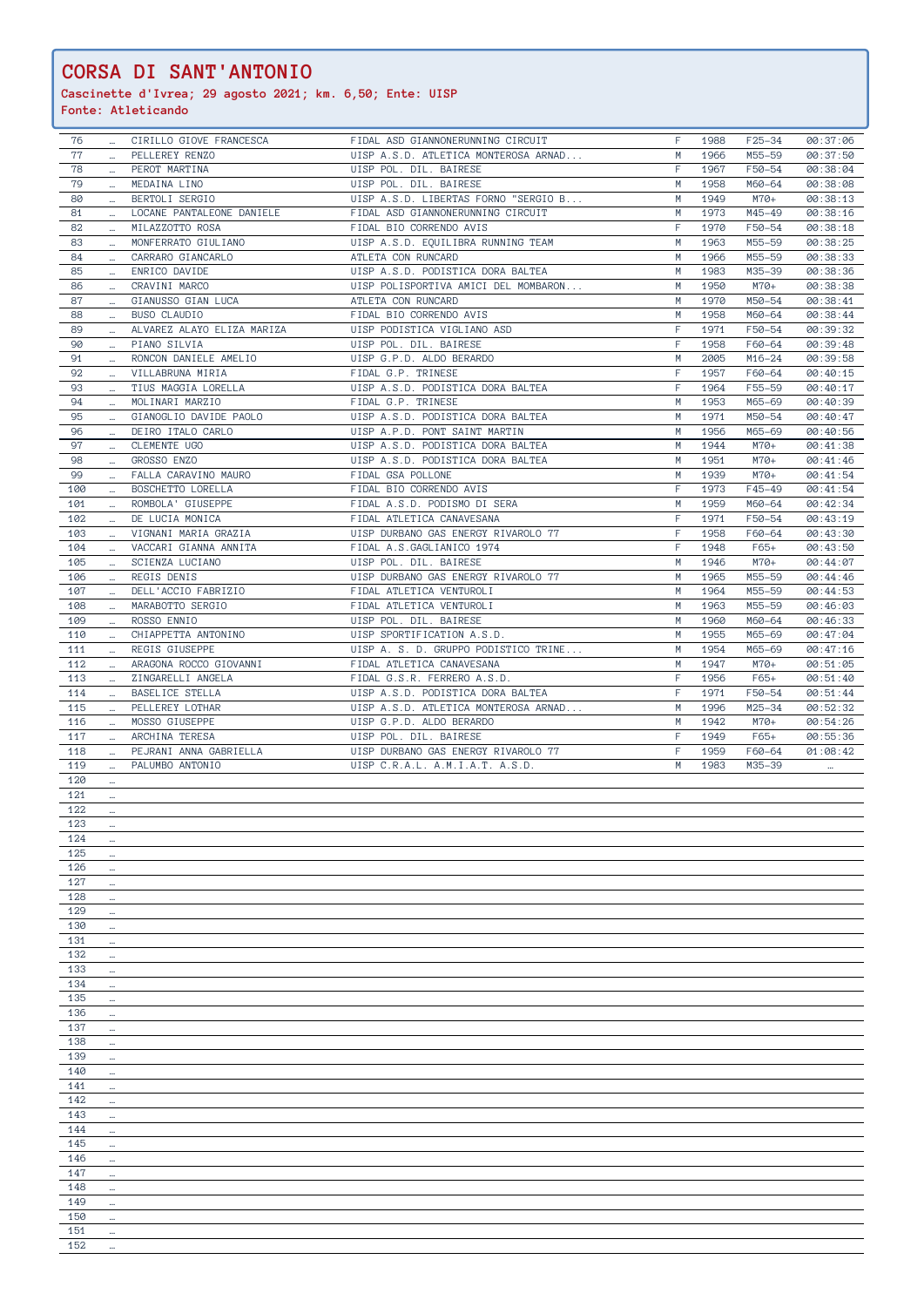| 153        | $\mathbb{H}^2$       |  |
|------------|----------------------|--|
| 154        | $\mathbb{Z}^2$       |  |
| 155        |                      |  |
|            | $\ldots$             |  |
| 156        | $\ldots$             |  |
| 157        | $\cdots$             |  |
| 158        | $\ldots$             |  |
| 159        |                      |  |
|            | $\ldots$             |  |
| 160        | $\ldots$             |  |
| 161        | $\omega$             |  |
| 162        | $\ldots$             |  |
| 163        |                      |  |
|            | $\ldots$             |  |
| 164        | $\ldots$             |  |
| 165        | $\mathbb{Z}^2$       |  |
| 166        | $\mathbb{Z}^2$       |  |
| 167        | $\ldots$             |  |
|            |                      |  |
| 168        | $\omega$             |  |
| 169        | $\ldots$             |  |
| 170        | $\mathbb{R}^2$       |  |
| $171$      | $\mathbb{H}^2$       |  |
| 172        |                      |  |
|            | $\mathbb{H}^2$       |  |
| 173        | $\mathbb{H}^2$       |  |
| 174        | $\ldots$             |  |
| 175        | $\mathbb{H}^2$       |  |
| 176        | $\cdots$             |  |
| 177        |                      |  |
|            | $\mathbb{H}^2$       |  |
| 178        | $\cdots$             |  |
| 179        | $\ldots$             |  |
| 180        | $\ldots$             |  |
| 181        |                      |  |
|            | $\ldots$             |  |
| 182        | $\cdots$             |  |
| 183        | $\ldots$             |  |
| 184        | $\ldots$             |  |
| 185        | $\ldots$             |  |
| 186        |                      |  |
|            | $\mathbb{H}^2$       |  |
| 187        | $\ldots$             |  |
| 188        | $\ldots$             |  |
| 189        | $\mathbb{H}^2$       |  |
| 190        |                      |  |
|            | $\mathbb{H}^2$       |  |
| 191        | $\omega$             |  |
| 192        | $\cdots$             |  |
| 193        | $\cdots$             |  |
| 194        | $\cdots$             |  |
| 195        | $\mathbb{Z}^2$       |  |
| 196        |                      |  |
|            | $\mathbb{H}^2$       |  |
| 197        | $\ldots$             |  |
| 198        | $\mathbb{H}^2$       |  |
| 199        | $\ldots$             |  |
| 200        | $\cdots$             |  |
| 201        |                      |  |
|            | $\cdots$             |  |
| 202        |                      |  |
| 203        | $\cdots$             |  |
|            | $\cdots$             |  |
| 204        | $\ldots$             |  |
|            |                      |  |
| 205        | $\cdots$             |  |
| 206        | $\ldots$             |  |
| 207        | $\ldots$             |  |
| 208        | $\ldots$             |  |
|            | $\ldots$             |  |
| 209        |                      |  |
| 210        | $\cdots$             |  |
| 211        | $\ldots$             |  |
| 212        | $\ldots$             |  |
| $213\,$    | $\cdots$             |  |
| 214        | $\cdots$             |  |
|            |                      |  |
| 215        | $\ldots$             |  |
| 216        | $\omega_{\rm c}$     |  |
| $217\,$    | $\cdots$             |  |
| 218        | $\ldots$             |  |
| 219        | $\ldots$             |  |
|            |                      |  |
| 220        | $\ldots$             |  |
| 221        | $\cdots$             |  |
| 222        | $\ldots$             |  |
| 223        | $\cdots$             |  |
| 224        | $\ldots$             |  |
| 225        | $\sim$               |  |
|            |                      |  |
| 226        | $\cdots$             |  |
| 227        | $\ldots$             |  |
| 228<br>229 | $\ldots$<br>$\ldots$ |  |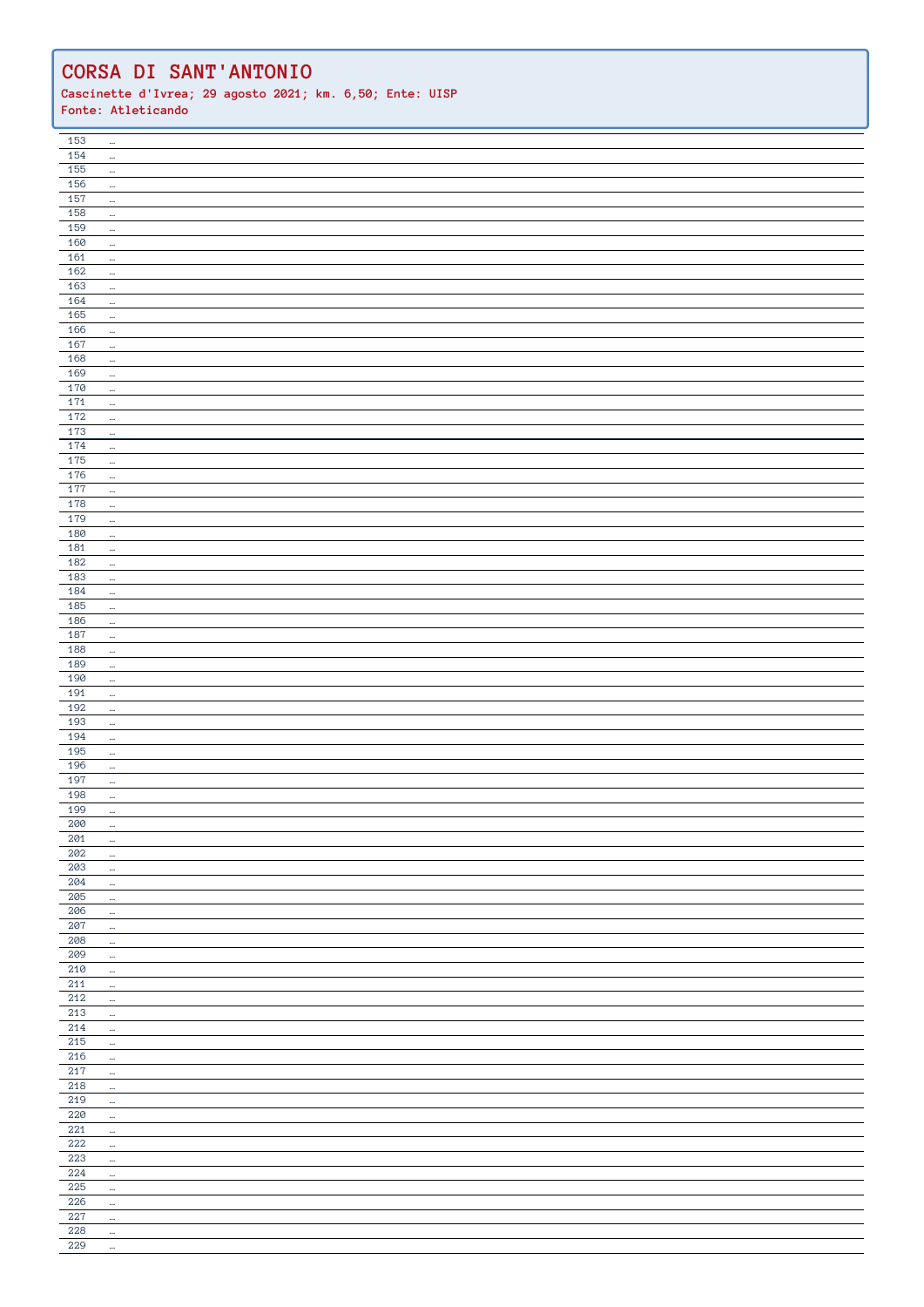| 230              | $\cdots$             |  |
|------------------|----------------------|--|
| $231\,$          | $\mathbb{Z}^2$       |  |
| 232              | $\cdots$             |  |
| 233              | $\ldots$             |  |
| 234              | $\cdots$             |  |
| 235              | $\ldots$             |  |
| 236              | $\cdots$             |  |
| 237              | $\ldots$             |  |
| 238              |                      |  |
| 239              | $\mathbb{H}^2$       |  |
| 240              | $\ldots$             |  |
|                  | $\ldots$             |  |
| 241<br>242       | $\cdots$             |  |
|                  | $\ldots$             |  |
| 243              | $\mathbb{H}^2$       |  |
| $\overline{244}$ | $\ldots$             |  |
| 245              | $\ldots$             |  |
| 246              | $\ldots$             |  |
| 247              | $\overline{a}$       |  |
| 248              | $\ldots$             |  |
| 249              | $\cdots$             |  |
| 250              | $\ldots$             |  |
| $251\,$          | $\ldots$             |  |
| $252\,$          | $\ldots$             |  |
| 253              | $\ldots$             |  |
| 254              | $\cdots$             |  |
| 255              | $\ldots$             |  |
| 256              | $\ldots$             |  |
| 257              | $\cdots$             |  |
| 258              | $\cdots$             |  |
| 259              | $\ldots$             |  |
| 260              | $\ldots$             |  |
| 261              | $\cdots$             |  |
| 262              | $\cdots$             |  |
| 263              | $\mathbb{H}^2$       |  |
| 264              | $\ldots$             |  |
| 265              | $\cdots$             |  |
| 266              |                      |  |
| 267              | $\ldots$             |  |
| 268              | $\ldots$<br>$\ldots$ |  |
|                  |                      |  |
|                  |                      |  |
| 269              | $\cdots$             |  |
| 270              | $\cdots$             |  |
| 271              | $\cdots$             |  |
| 272              | $\mathbb{Z}^2$       |  |
| 273              | $\cdots$             |  |
| 274              | $\ldots$             |  |
| 275              | $\cdots$             |  |
| 276              | $\ldots$             |  |
| 277              |                      |  |
| $278\,$          | $\cdots$             |  |
| 279              | $\cdots$             |  |
| 280              | $\cdots$             |  |
| 281              | $\ldots$             |  |
| 282              | $\cdots$             |  |
| 283              | $\ldots$             |  |
| 284              | $\ldots$             |  |
| 285              | $\cdots$             |  |
| 286              | $\cdots$             |  |
| 287              | $\cdots$             |  |
| 288              | $\cdots$             |  |
| 289              | $\ldots$             |  |
| 290              | $\cdots$             |  |
| 291              | $\cdots$             |  |
| 292              | $\ldots$             |  |
| 293              | $\ldots$             |  |
| $\, 294$         | $\cdots$             |  |
| 295              | $\cdots$             |  |
| 296              | $\cdots$             |  |
| 297              | $\cdots$             |  |
| 298              | $\cdots$             |  |
| 299              | $\cdots$             |  |
| 300              | $\ldots$             |  |
| 301              | $\cdots$             |  |
| 302              | $\cdots$             |  |
| 303              | $\cdots$             |  |
| 304              |                      |  |
|                  | $\ldots$             |  |
| 305<br>306       | $\ldots$<br>$\cdots$ |  |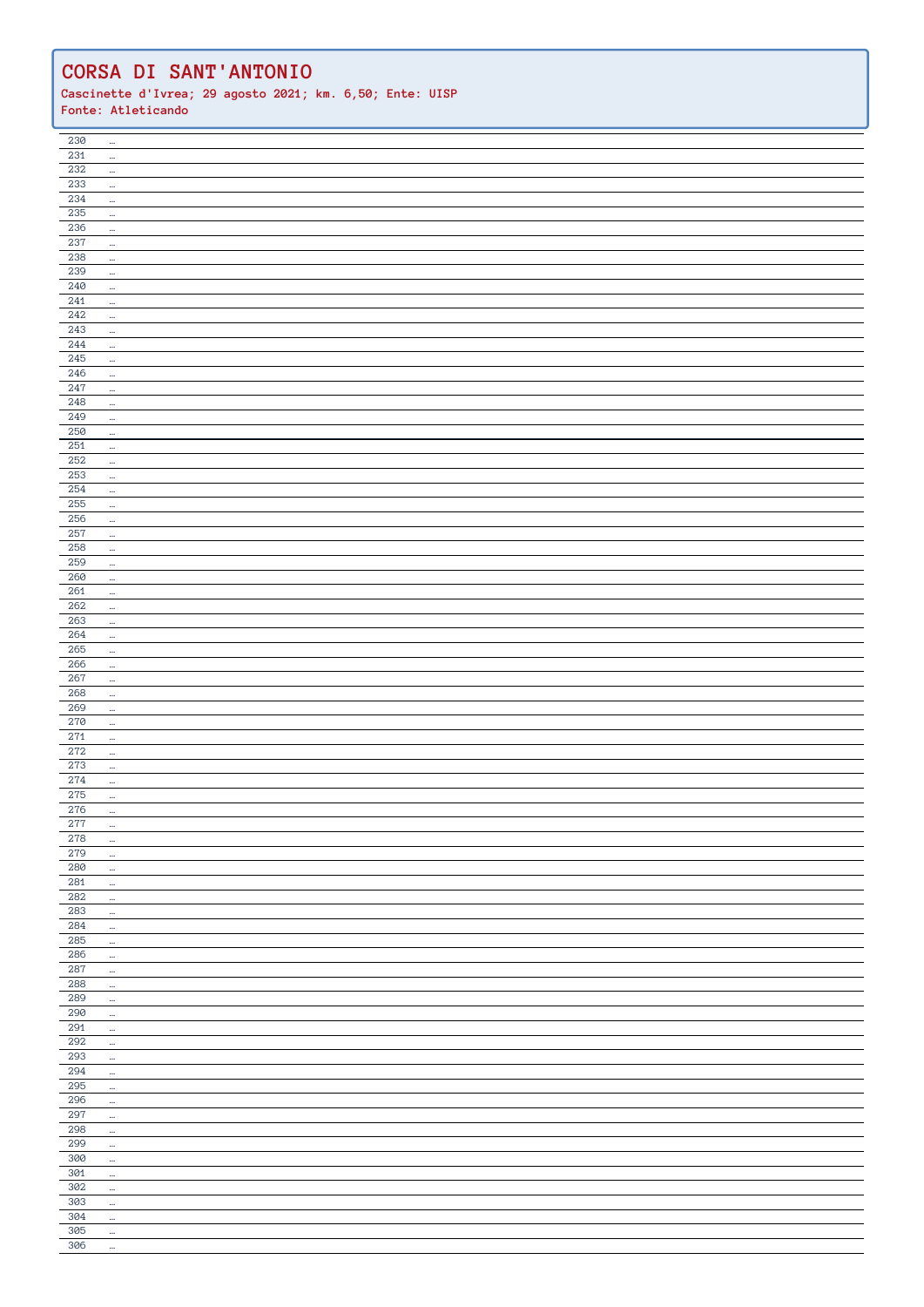| 307        | $\cdots$                   |  |
|------------|----------------------------|--|
| 308        | $\ldots$                   |  |
| 309        |                            |  |
|            | $\cdots$                   |  |
| 310        | $\ldots$                   |  |
| 311        | $\cdots$                   |  |
| 312        |                            |  |
|            | $\ldots$                   |  |
| 313        | $\cdots$                   |  |
| 314        |                            |  |
|            | $\ldots$                   |  |
| 315        | $\cdots$                   |  |
| 316        |                            |  |
|            | $\ldots$                   |  |
| 317        | $\cdots$                   |  |
| 318        | $\ldots$                   |  |
| 319        |                            |  |
|            | $\ldots$                   |  |
| 320        | $\cdots$                   |  |
| 321        |                            |  |
|            | $\cdots$                   |  |
| 322        | $\ldots$                   |  |
| 323        | $\ldots$                   |  |
|            |                            |  |
| 324        | $\cdots$                   |  |
| 325        | $\cdots$                   |  |
| 326        |                            |  |
|            | $\ldots$                   |  |
| 327        | $\ldots$                   |  |
| 328        | $\ldots$                   |  |
|            |                            |  |
| 329        | $\cdots$                   |  |
| 330        | $\ldots$                   |  |
| $331$      |                            |  |
|            | $\ldots$                   |  |
| 332        | $\cdots$                   |  |
| 333        |                            |  |
|            | $\cdots$                   |  |
| 334        | $\ldots$                   |  |
| 335        | $\mathbb{Z}^2$             |  |
| 336        |                            |  |
|            | $\cdots$                   |  |
| 337        | $\ldots$                   |  |
| 338        |                            |  |
|            | $\ldots$                   |  |
| 339        | $\ldots$                   |  |
| 340        |                            |  |
|            | $\cdots$                   |  |
| 341        | $\ldots$                   |  |
| 342        | $\mathbb{H}^2$             |  |
|            |                            |  |
| 343        | $\ldots$                   |  |
| 344        | $\ldots$                   |  |
| 345        |                            |  |
|            | $\ldots$                   |  |
|            |                            |  |
|            |                            |  |
| 346        | $\cdots$                   |  |
| 347        | $\ldots$                   |  |
| 348        | $\cdots$                   |  |
|            |                            |  |
| 349        | $\mathbb{Z}^2$             |  |
| 350        | $\ldots$                   |  |
|            |                            |  |
| 351        | $\ldots$                   |  |
| 352        | $\ldots$                   |  |
| 353        | $\ldots$                   |  |
|            |                            |  |
| 354        | $\cdots$                   |  |
| 355        | $\cdots$                   |  |
| 356        | $\cdots$                   |  |
|            |                            |  |
| 357        | $\cdots$                   |  |
| 358        | $\cdots$                   |  |
|            |                            |  |
| 359        | $\ldots$                   |  |
| 360        | $\ldots$                   |  |
| $361\,$    | $\cdots$                   |  |
|            |                            |  |
| 362        | $\cdots$                   |  |
| 363        | $\cdots$                   |  |
|            |                            |  |
| 364        | $\cdots$                   |  |
| $365\,$    | $\cdots$                   |  |
| 366        | $\cdots$                   |  |
|            |                            |  |
| 367        | $\cdots$                   |  |
| 368        | $\ldots$                   |  |
|            |                            |  |
| 369        | $\cdots$                   |  |
| 370        | $\cdots$                   |  |
| 371        | $\ldots$                   |  |
|            |                            |  |
| 372        | $\ldots$                   |  |
| 373        | $\cdots$                   |  |
|            |                            |  |
| 374        | $\cdots$                   |  |
| 375        | $\cdots$                   |  |
| 376        |                            |  |
|            | $\ldots$                   |  |
| 377        | $\cdots$                   |  |
| 378        | $\ldots$                   |  |
|            |                            |  |
| 379        | $\cdots$                   |  |
| 380        | $\cdots$                   |  |
|            |                            |  |
| 381        | $\cdots$                   |  |
| 382<br>383 | $\cdots$<br>$\mathbb{Z}^2$ |  |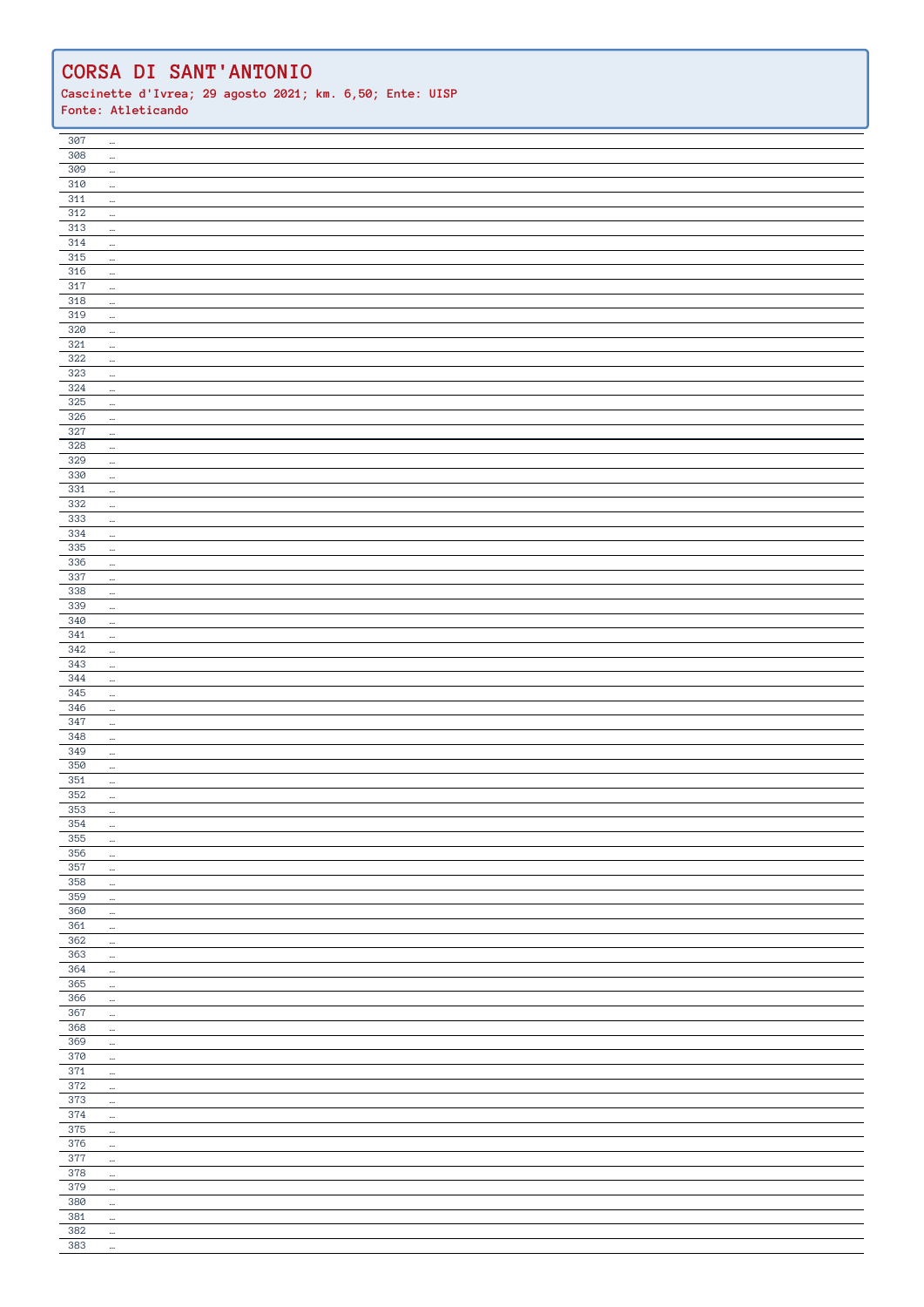| 384        | $\cdots$             |  |
|------------|----------------------|--|
|            |                      |  |
| 385        | $\ldots$             |  |
| 386        | $\cdots$             |  |
| 387        | $\cdots$             |  |
| 388        | $\cdots$             |  |
| 389        |                      |  |
|            | $\ldots$             |  |
| 390        | $\cdots$             |  |
| 391        | $\ldots$             |  |
| 392        | $\ddot{\phantom{1}}$ |  |
| 393        | $\ldots$             |  |
| 394        | $\cdots$             |  |
| 395        |                      |  |
| 396        | $\cdots$             |  |
|            | $\cdots$             |  |
| 397        | $\cdots$             |  |
| 398        | $\cdots$             |  |
| 399        | $\ldots$             |  |
| 400        | $\cdots$             |  |
| 401        | $\ldots$             |  |
| 402        | $\cdots$             |  |
| 403        |                      |  |
|            | $\ldots$             |  |
| 404        | $\cdots$             |  |
| 405        | $\ldots$             |  |
| 406        | $\cdots$             |  |
| 407        | $\cdots$             |  |
| 408        | $\ldots$             |  |
| 409        | $\cdots$             |  |
| 410        | $\ldots$             |  |
| 411        |                      |  |
| 412        | $\cdots$             |  |
|            | $\ldots$             |  |
| 413        | $\cdots$             |  |
| 414        | $\cdots$             |  |
| 415        | $\cdots$             |  |
| 416        | $\cdots$             |  |
| 417        | $\cdots$             |  |
| 418        | $\ldots$             |  |
| 419        | $\cdots$             |  |
| 420        |                      |  |
|            | $\ldots$             |  |
| 421        | $\cdots$             |  |
|            | $\cdots$             |  |
| 422        |                      |  |
| 423        | $\cdots$             |  |
| 424        | $\cdots$             |  |
|            |                      |  |
| 425        | $\cdots$             |  |
| 426        | $\ddot{\phantom{a}}$ |  |
| 427        | $\cdots$             |  |
| 428        | $\cdots$             |  |
| 429        | $\cdots$             |  |
| 430        | $\ldots$             |  |
| 431        | $\ldots$             |  |
| 432        | $\ldots$             |  |
| 433        | $\ldots$             |  |
| 434        | $\ldots$             |  |
|            |                      |  |
| $435\,$    | $\cdots$             |  |
| 436        | $\ldots$             |  |
| 437        | $\cdots$             |  |
| 438        | $\ldots$             |  |
| 439        | $\cdots$             |  |
| $440\,$    | $\cdots$             |  |
| 441        | $\ldots$             |  |
| 442        | $\ldots$             |  |
| 443        | $\ldots$             |  |
| 444        |                      |  |
|            | $\cdots$             |  |
| 445        | $\cdots$             |  |
| 446        | $\ldots$             |  |
| 447        | $\ldots$             |  |
| 448        | $\cdots$             |  |
| 449        | $\cdots$             |  |
| 450        | $\cdots$             |  |
| 451        | $\cdots$             |  |
| 452        | $\cdots$             |  |
| 453        |                      |  |
|            | $\cdots$             |  |
| $\rm 454$  | $\ldots$             |  |
| 455        | $\cdots$             |  |
| 456        | $\cdots$             |  |
| 457        | $\ldots$             |  |
| 458        | $\ldots$             |  |
| 459<br>460 | $\ldots$<br>$\cdots$ |  |